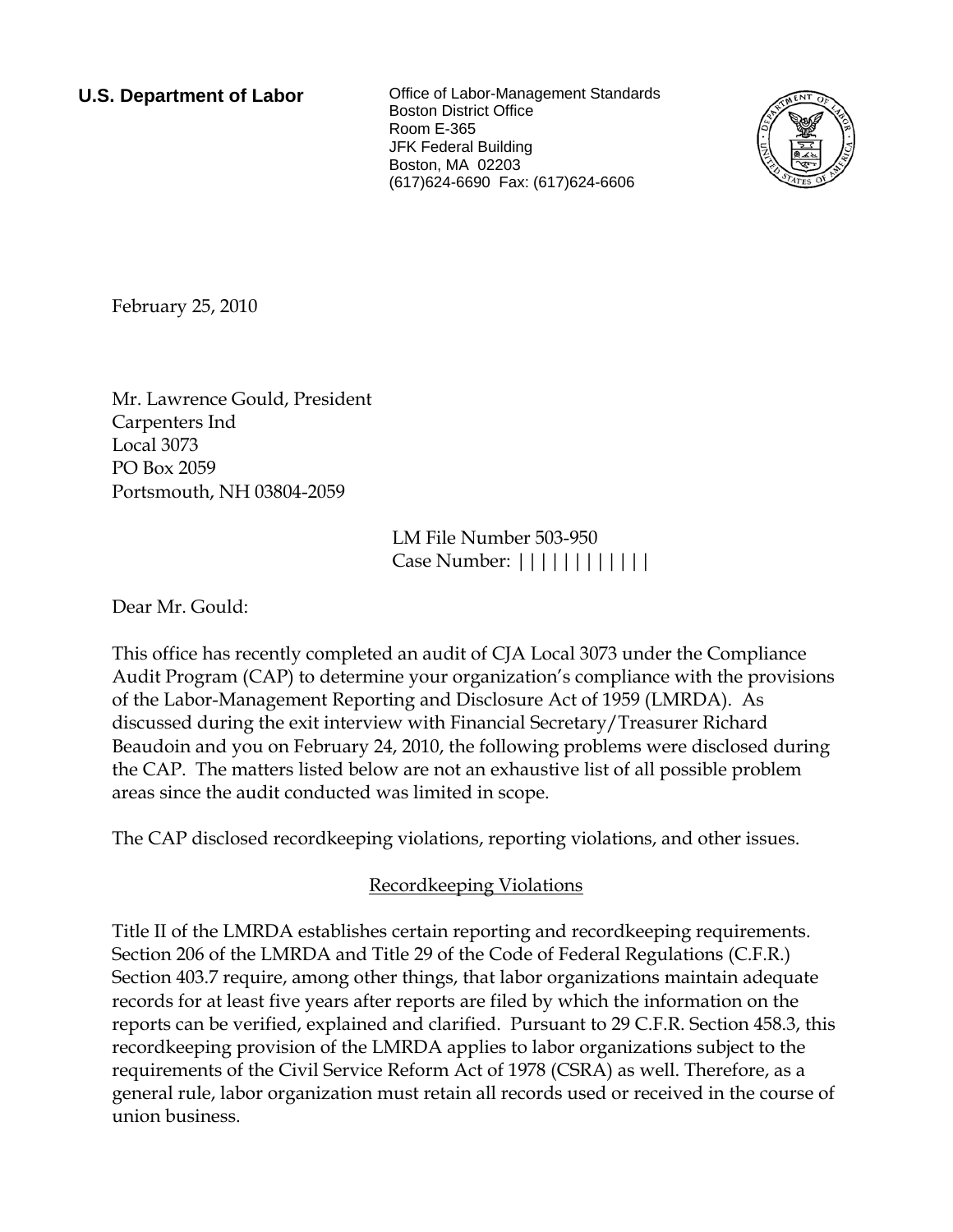Mr. Lawrence Gould February 25, 2010 Page 2 of 6

For disbursements, this includes not only original bills, invoices, receipts, vouchers, and applicable resolutions, but also documentation showing the nature of the union business requiring the disbursement, the goods or services received, and the identity of the recipient(s) of the goods or services. In most instances, this documentation requirement can be satisfied with a sufficiently descriptive expense receipt or invoice. If an expense receipt is not sufficiently descriptive, a union officer or employee should write a note on it providing the additional information. For money it receives, the labor organization must keep at least one record showing the date, amount, purpose, and source of that money. The labor organization must also retain bank records for all accounts.

The audit of Local 3073's 2008 records revealed the following recordkeeping violations:

1. General Reimbursed Expenses

Local 3073 did not retain adequate documentation for reimbursed expenses incurred by union officers and employees totaling at least \$360. For example, retirement gifts, annual party expenses, and tips paid for audit meals did not have adequate documentation retained by the local to verify the reimbursements paid.

As previously noted above, labor organizations must retain original receipts, bills, and vouchers for all disbursements. The president and treasurer (or corresponding principal officers) of your union, who are required to sign your union's LM report, are responsible for properly maintaining union records.

## 2. Meal Expenses

Local 3073 did not require officers and employees to submit itemized receipts for meal expenses totaling at least \$170. The union must maintain itemized receipts provided by restaurants to officers and employees. These itemized receipts are necessary to determine if such disbursements are for union business purposes and to sufficiently fulfill the recordkeeping requirement of LMRDA Section 206.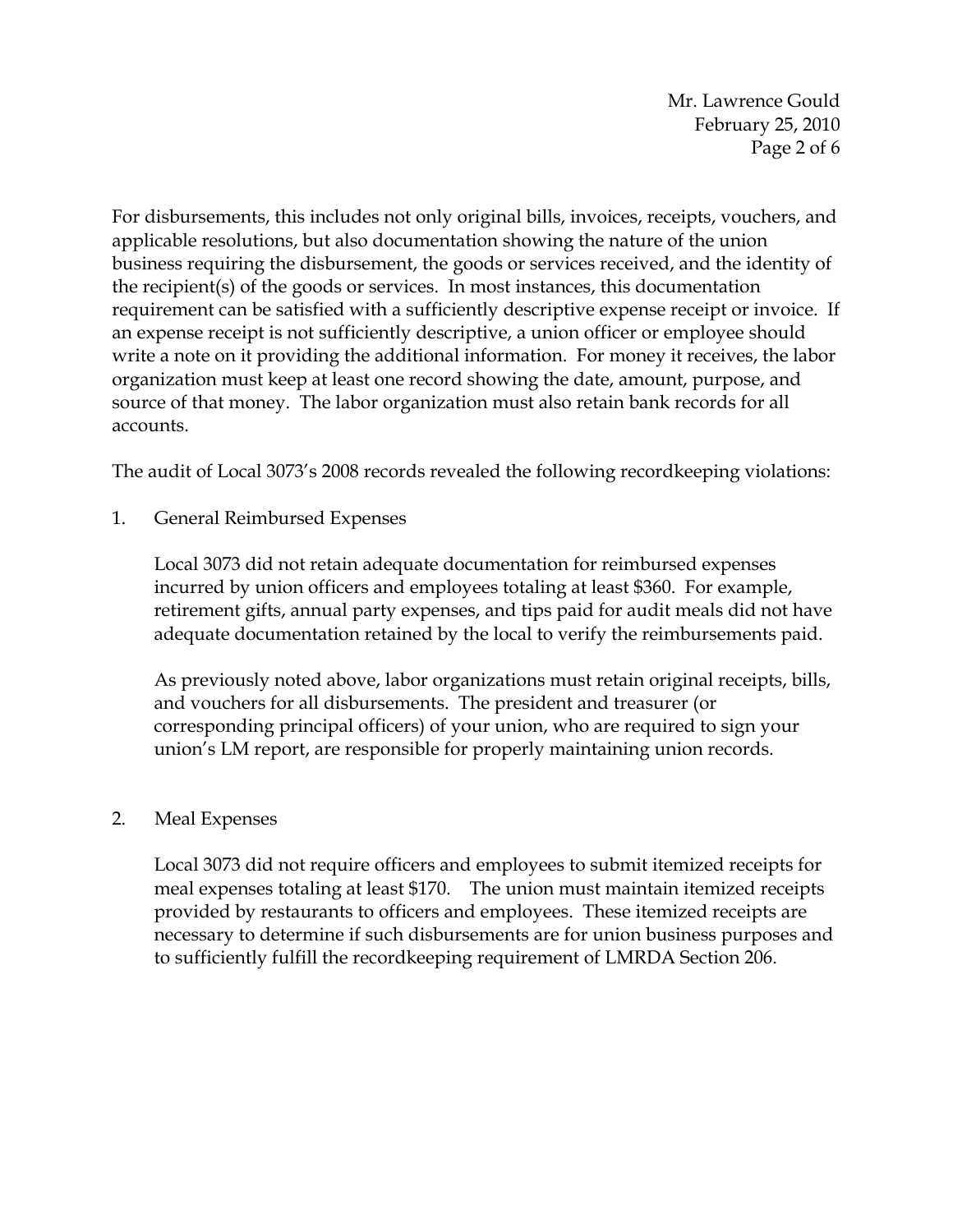Mr. Lawrence Gould February 25, 2010 Page 3 of 6

Local 3073 records of meal expenses did not always include written explanations of union business conducted or the names and titles of the persons incurring the restaurant charges. For example, meals paid for during audits of the local did not have any receipts retained to verify the expenses. Union records of meal expenses must include written explanations of the union business conducted and the full names and titles of all persons who incurred the restaurant charges. Also, the records retained must identify the names of the restaurants where the officers or employees incurred meal expenses.

3. Local Expenses

Local 3073 did not retain adequate documentation for local expenses incurred for the local's annual party totaling at least \$1,100.

As previously noted above, labor organizations must retain original receipts, bills, and vouchers for all disbursements. The president and treasurer (or corresponding principal officers) of your union, who are required to sign your union's LM report, are responsible for properly maintaining union records.

4. Local Receipts

Local 3073 did not retain adequate documentation for local receipts totaling at least \$750 for dues payments received from retired members.

As previously noted above, labor organizations must retained at least one record showing the date, amount, purpose, and source of money received. The president and treasurer (or corresponding principal officers) of your union, who are required to sign your union's LM report, are responsible for properly maintaining union records.

5. Lost Wages

Local 3073 did not retain adequate documentation for lost wage reimbursement payments to union officers totaling at least \$700. The union must maintain records in support of lost wage claims that identify each date lost wages were incurred, the number of hours lost on each date, the applicable rate of pay, and a description of the union business conducted. The OLMS audit found that Local 3073 did not retain any documentation for lost wage reimbursements paid.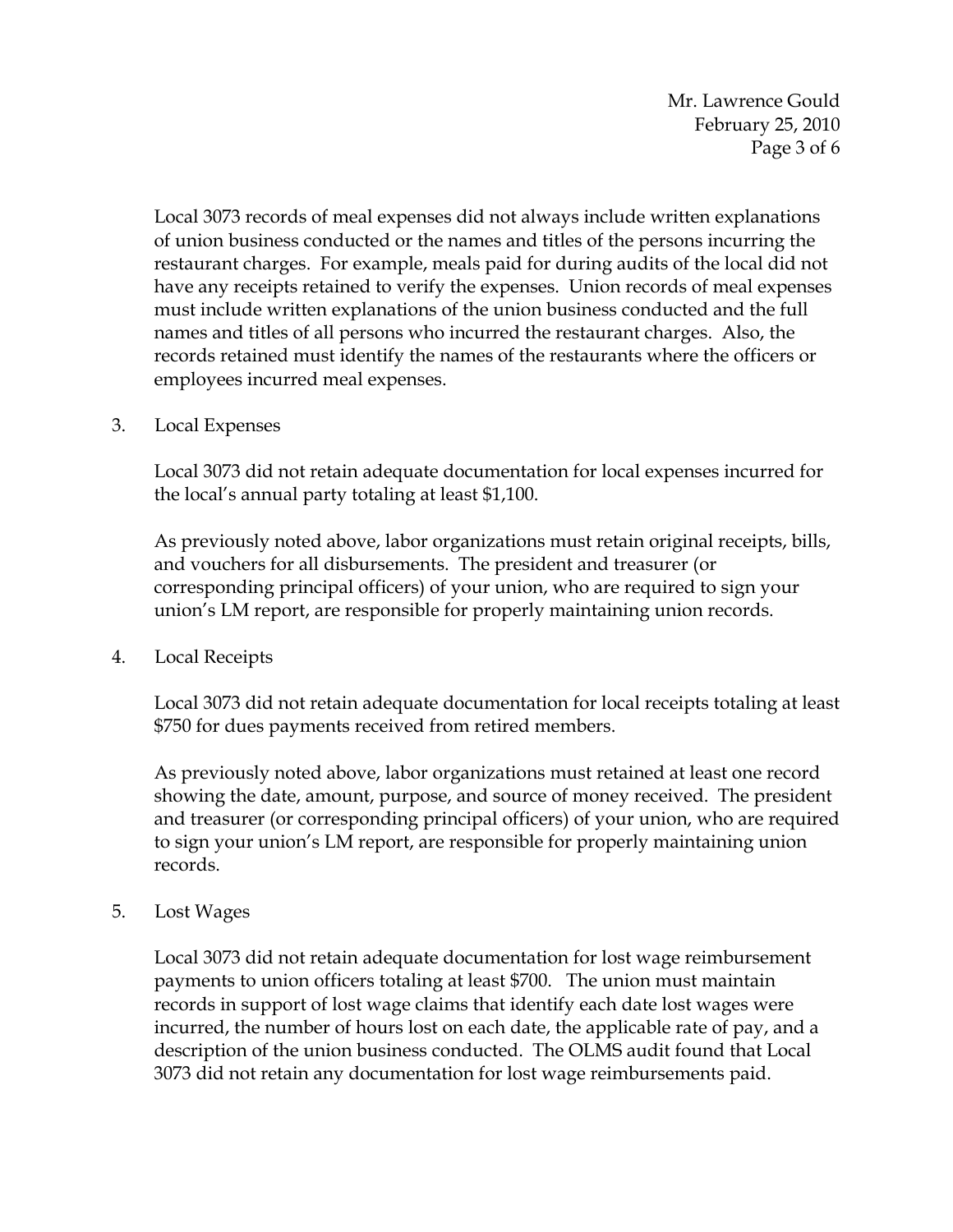Mr. Lawrence Gould February 25, 2010 Page 4 of 6

During the exit interview, I provided a sample of an expense voucher Local 3073 may use to satisfy this requirement. The sample identifies the type of information and documentation that the local must maintain for lost wages and other officer expenses.

Based on your assurance that Local 3073 will retain adequate documentation in the future, OLMS will take no further enforcement action at this time regarding the above violations.

## Reporting Violations

Pursuant to 29 C.F.R., Section 458.3, the reporting requirement under 29 C.F.R. Section 403.2 (see Section 201(b) of the Labor-Management Reporting and Disclosure Act (LMRDA)) is made applicable to labor organizations subject to the requirements of the CSRA. This provision requires labor organizations to file annual financial reports that accurately disclose their financial condition and operations. The audit disclosed a violation of this requirement. The Labor Organization Annual Report (Form LM-3) filed by Local 3073 for fiscal year ending June 30, 2008, was deficient in the following areas:

1. Disbursements to Officers

Local 3073 did not include some reimbursements to officers totaling at least \$3,250 in the amounts reported Item 24 (All Officers and Disbursements to Officers). It appears the union erroneously reported these payments in Item 50 (Benefits).

Also, Local 3073 did not report the names of some officers and the total amounts of payments to them or on their behalf in Item 24 (All Officers and Disbursements to Officers). The union must report in Item 24 all persons who held office during the year, regardless of whether they received any payments from the union.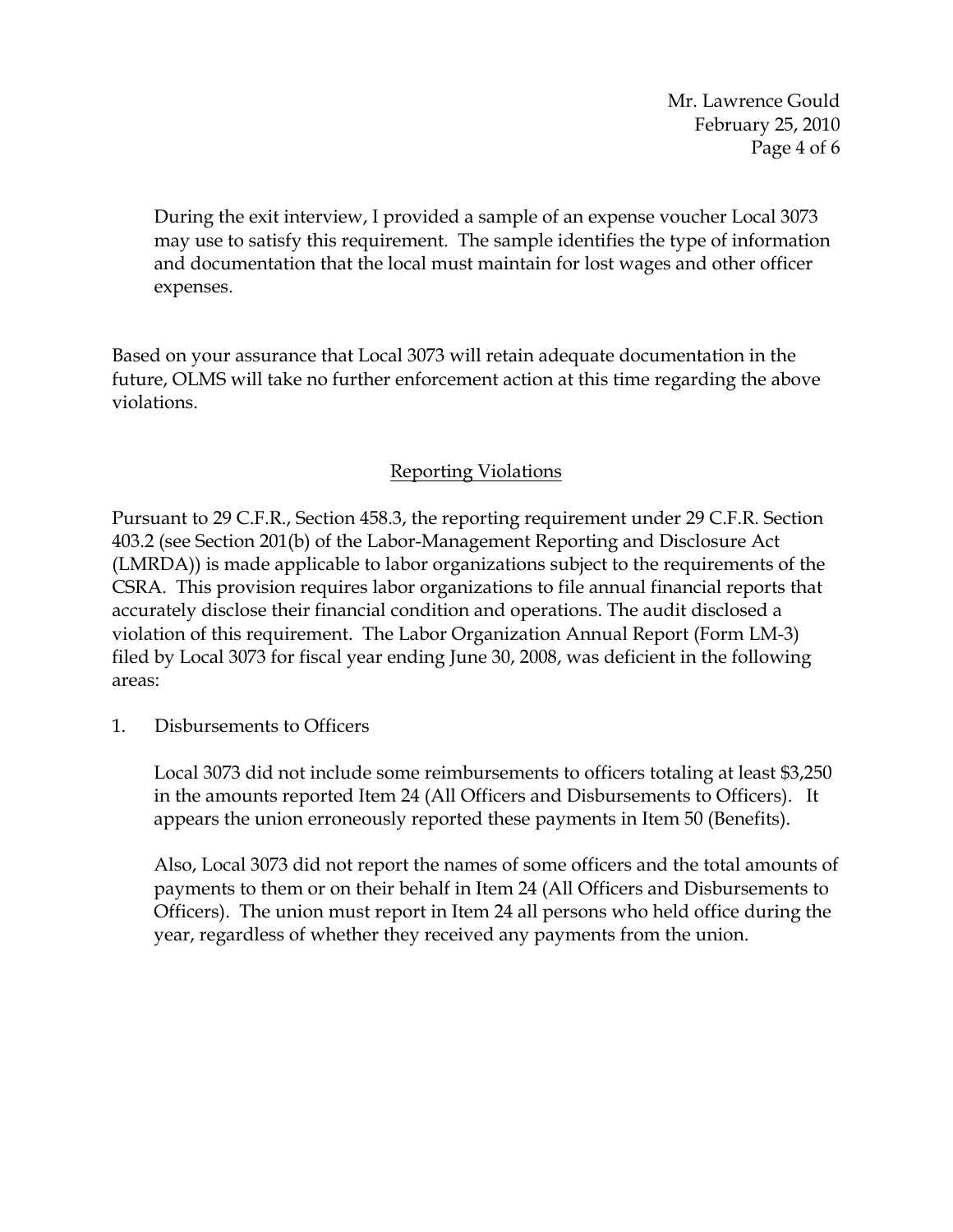Mr. Lawrence Gould February 25, 2010 Page 5 of 6

The union must report most direct disbursements to Local 3073 officers and some indirect disbursements made on behalf of its officers in Item 24. A "direct disbursement" to an officer is a payment made to an officer in the form of cash, property, goods, services, or other things of value. See the instructions for Item 24 for a discussion of certain direct disbursements to officers that do not have to be reported in Item 24. An "indirect disbursement" to an officer is a payment to another party (including a credit card company) for cash, property, goods, services, or other things of value received by or on behalf of an officer. However, indirect disbursements for temporary lodging (such as a union check issued to a hotel) or for transportation by a public carrier (such as an airline) for an officer traveling on union business should be reported in Item 48 (Office and Administrative Expense).

2. Failure to Properly Categorize Receipts

Local 3073 did not correctly categorize at least \$225 in other receipts received in Item 43 (Other Receipts). It appears as though the local erroneously reported these disbursements in Item 38 (Dues). The instructions for Item 43 state that total amount of all receipts the organization receives other than those reported in Items 38 through 42, including proceeds from the sale of supplies, loans obtained, repayment of loans made, rents, and other funds collected for transmittal to third parties must be reported in Item 43.

Local 3073 must file an amended Form LM-3 for fiscal year ending June 30, 2008, to correct the deficient items discussed above. I provided you with a blank form and instructions, and advised you that the reporting forms and instructions are available on the OLMS website (www.olms.dol.gov). The amended Form LM-3 should be submitted to this office at the above address as soon as possible, but not later than March 17, 2010. Before filing, review the report thoroughly to be sure it is complete, accurate, and signed properly with original signatures.